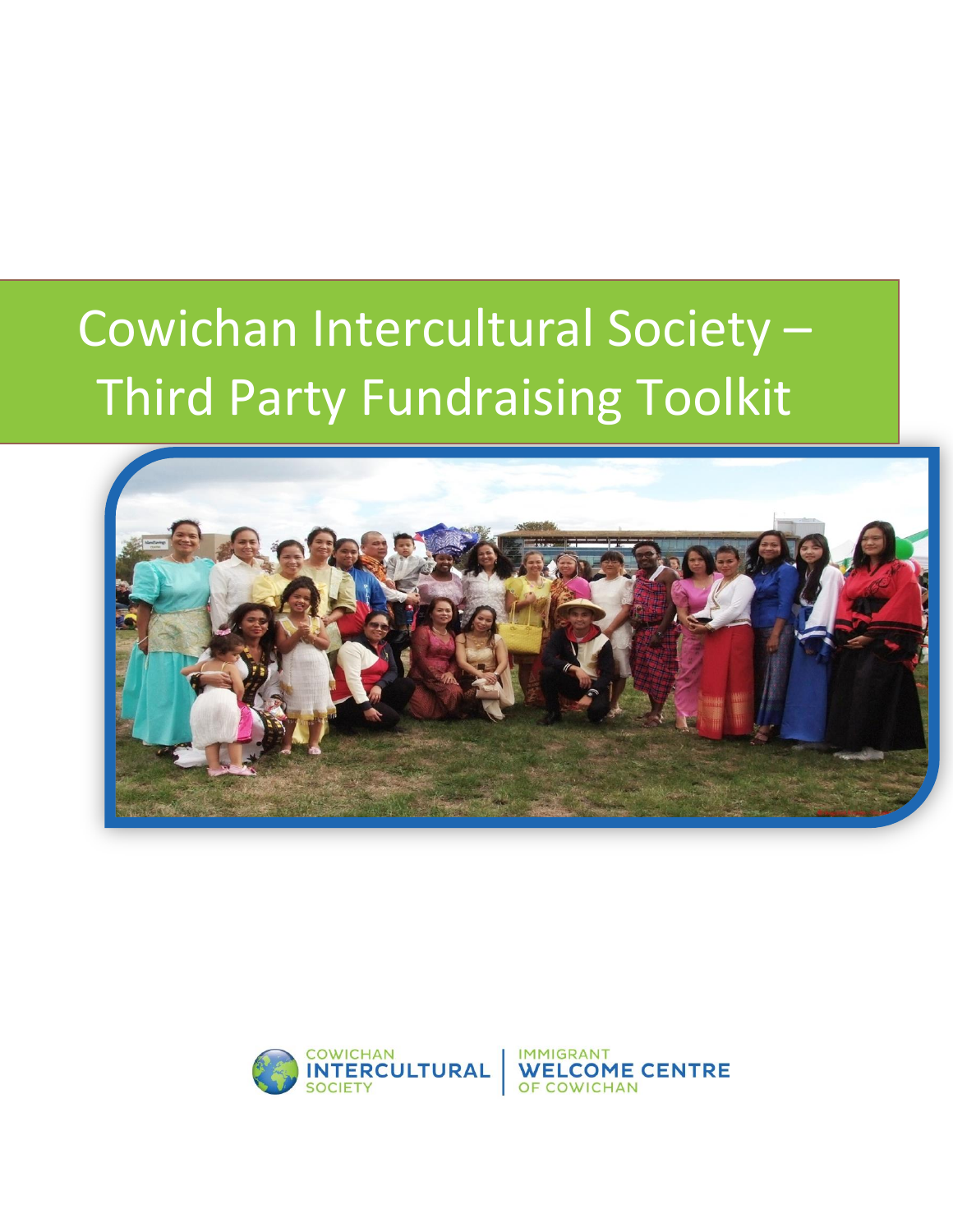### **Cowichan Intercultural Society – Where Cultures Connect**

Thank you for your interest in the [Cowichan Intercultural Society](http://www.cis-iwc.org/) and in our Third Party Fundraising Toolkit and program. Our organization strives to build welcoming and inclusive communities across the Cowichan Valley, and we rely on a diversified fundraising plan which you can be an integral part of. This purpose of this toolkit is to give you an introduction to our organization, the guidelines of our Third Party Fundraising program, ideas for planning your own third party fundraiser, tools to help you plan & execute your event, and this toolkit contains the Third Party Event Contract which must be signed and submitted before your fundraiser.

**Who are we?** The Cowichan Intercultural Society (CIS) is a Canadian registered charitable organization that has been serving the Cowichan Valley Region for 35 years. Currently, CIS has 18 active community service programs, 12 board members, 26 staff members, and over 150 volunteers. CIS is the leading community resource for immigrant settlement services, and for education and awareness in developing welcoming and inclusive communities.

**Our Mission:** To support newcomers to Canada toward their successful integration in the Cowichan Valley region, and to support our community in embracing diversity and enhancing intercultural awareness

### **Our Values:**

- Inclusion
- Respect
- Empowerment

#### **Our Vision:**

An inclusive and welcoming community where everyone feels a sense of belonging and can contribute to their full potential

### **Our Objectives:**

- To provide service and support to new Canadians towards their full integration into the communities of the Cowichan Region
- To promote cultural awareness and appreciation in the Cowichan Region
- To facilitate public awareness and education of common issues across cultures

#### **Main Activities:**

- Settlement Services (including needs assessments, referrals, information and orientation, men's, women's, newcomer children's and elders' groups)
- Settlement Services in Schools
- Employment Services , including a partnership with the EPBC providers in the community
- Education (Language Instruction for Newcomers to Canada (LINC)
- Volunteer Tutoring, Employment Mentoring, Bridging of Newcomer/Newcomer Families with Volunteer Community Members/ Volunteer Community Member Families
- Conversation Club
- Childminding for Refugee Children
- Youth-Based Leadership Groups (Multicultural Leadership Group, Compassionate Leaders Program, Youth Ambassadors)
- Community Connections Programs including an arts-based dialogue series)
- Intercultural Partnership Network (LIPS type program)
- Sponsorship Agreement Holder
- A variety of events, workshops and celebrations in schools, universities and around the community including our bi-annual One World Festival

# where cultures connect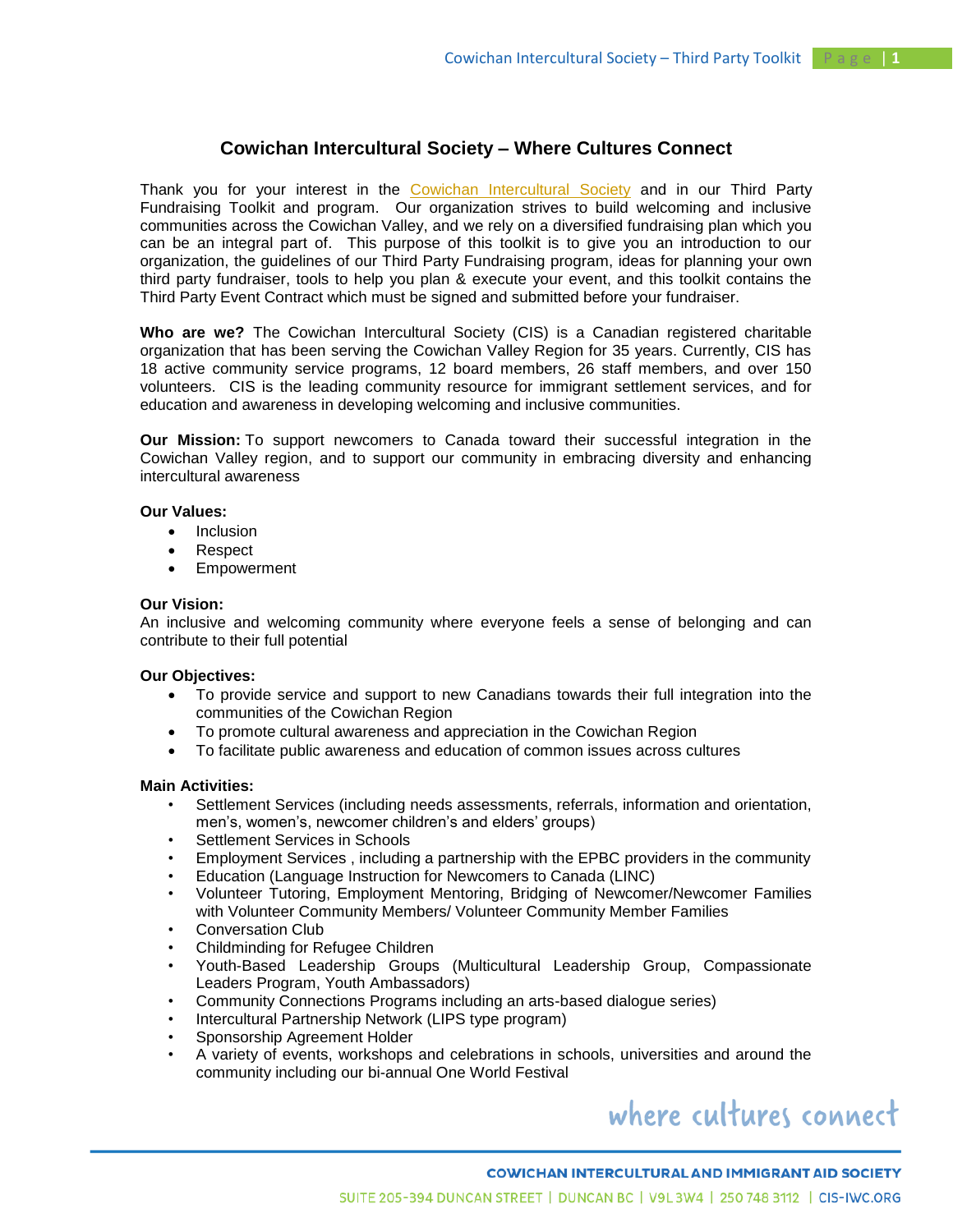### **Table of Contents**

| Introduction to the Cowichan Intercultural Society                  |     |
|---------------------------------------------------------------------|-----|
| <b>Table of Contents</b>                                            |     |
| Third Party Fundraising - What is it?                               | 2.3 |
| <b>Cowichan Intercultural Society Third Party Event Information</b> | 4.5 |
| <b>Third Party Event Budget Template</b>                            | 6   |
| <b>Third Party Event Contract</b>                                   |     |

### **Third Party Fundraising – What is it?**

One of the many ways to support the Cowichan Intercultural Society (CIS) is by planning and/or sponsoring an event to raise funds for CIS. This kind of activity is called a "Third Party" Fundraiser. In raising money for CIS, or designating that money to a more focused fund within CIS, you or your group can help support the many great non-profit initiatives & activities which CIS undertakes annually.

### **Types of Third Party Fundraisers**:

- 1. A group or individual can host an event or sponsor an activity and make the Cowichan Intercultural Society the beneficiary. (Example: An organization hosts a golf outing and sends CIS a cheque for the net profits.)
- 2. The Cowichan Intercultural Society can "piggy back" on an existing event, adding a thirdparty fundraising element, and receive the income produced from that element. (Example: A company has an annual fundraising week and asks their employees to bring donations for CIS, or a municipality has an annual marathon and the sponsor offers registrants the opportunity to get pledges for CIS.)
- 3. Invite the Cowichan Intercultural Society to cooperatively produce an event and share in the profits. (Example: A local business invites CIS to participate in an art auction or grand opening. CIS sends out press releases and provides volunteers to work at the event. In return CIS receives a percentage of the proceeds from the event.)

### **Fundraising Collaborators**

Never doubt that Cowichan-ites are generous and creative people! From concerts to golf tournaments, galas to BBQ's to recitals, individuals, organizations and corporations have found dozens of different ways to support initiatives in the Cowichan Valley.

# where cultures connect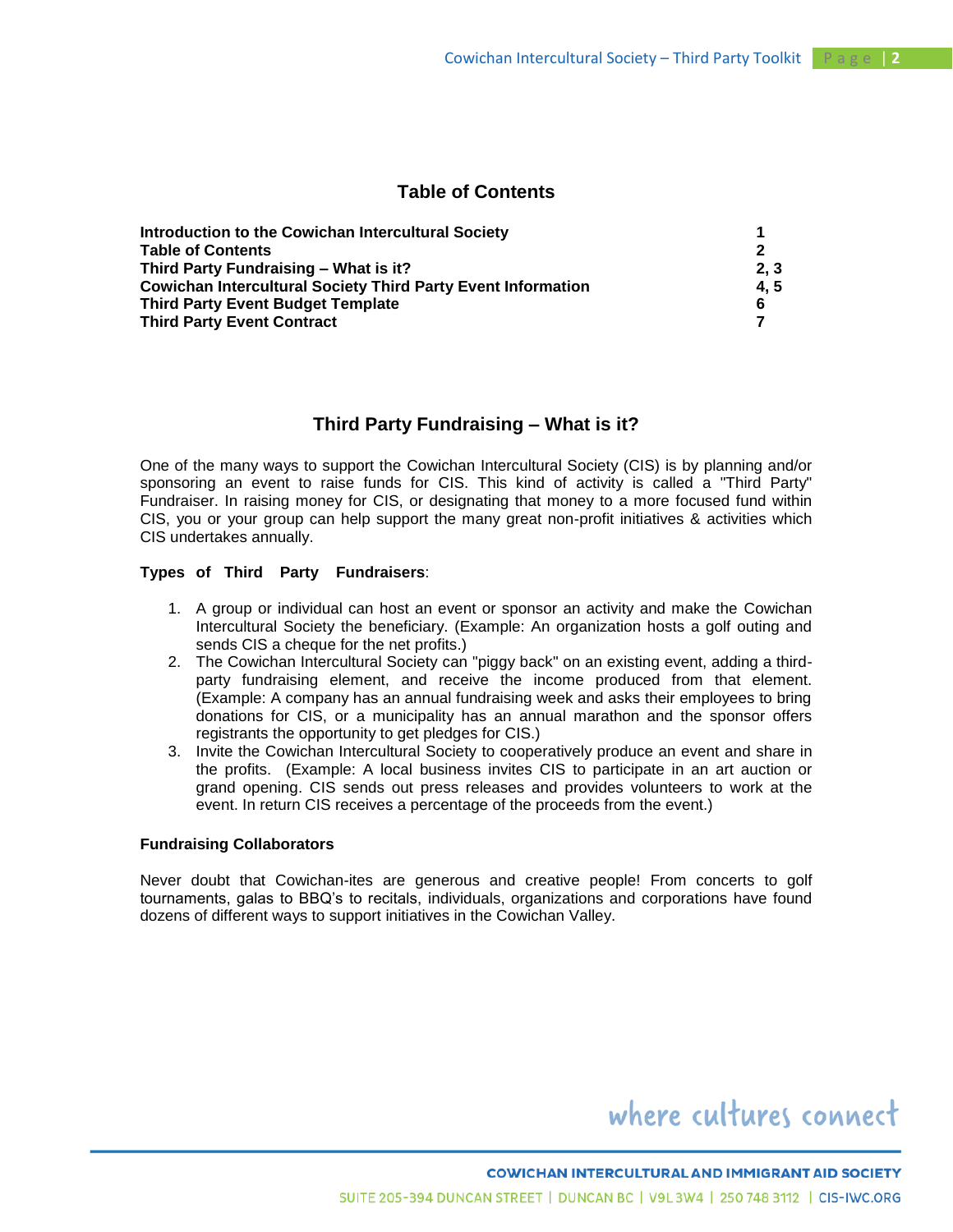### **Third Party Event Ideas**

There is no limit to creativity when brainstorming ideas for successful third party events. Engage your creative resources and encourage your team to think BIG. Here are just a few ideas to consider:

Auction Arts and Crafts Sale/Show Balloon Pop Battle of the Bands Benefit Dinner BBQ Bingo Night Book Sale Bowling Tournament Casino Night Casual Friday Cocktails for a Cause Car Wash Carnival/Festival Concert/Play Concession Stand

Craft Sale Date Auction Dinner Party Donations in Lieu of Gifts Face Painting Fashion Show Fishing Derby Flower Sale Garage Sale Golf Tournament Grand Opening Kickball/Softball **Tournament** Loonie/Toonie Drives Monthly Giving Campaign Pet Wash

Pledged Events Photo Outing Poker Tournament Proceeds from Sales Raffle Rummage Sale Run/Walk/Ride Scavenger Hunt Sporting Events Tailgate Party Ticketed Event Traditional Gala Event Wii Tournament Wine Tasting **Challenge** Work Event

### **Special Fundraising Notes**

**Matched Gift**: Why not double your fundraising efforts! Before you start coordinating your event, check to see if your employer has a "matching gift" program. A matching gift is a charitable gift directed to a charity by a matching donor under the condition that the original donor makes the first gift. Many employers sponsor matching gift programs and will match any charitable contributions made by their employees.

#### **Success Tips:**

Your event is what you make it, so have fun with it! Here are some steps to assist in your coordination:

- Step 1: Choose your event idea
- Step 2: Pick date/time of the event
- Step 3: Create budget (see our template in this toolkit)
- Step 4: Create work plan and set deadlines for tasks
- Step 5: Promote your event (we can help!)
- Step 6: Thank donors & suppporters

# where cultures connect

#### **COWICHAN INTERCULTURAL AND IMMIGRANT AID SOCIETY**

SUITE 205-394 DUNCAN STREET | DUNCAN BC | V9L 3W4 | 250 748 3112 | CIS-IWC.ORG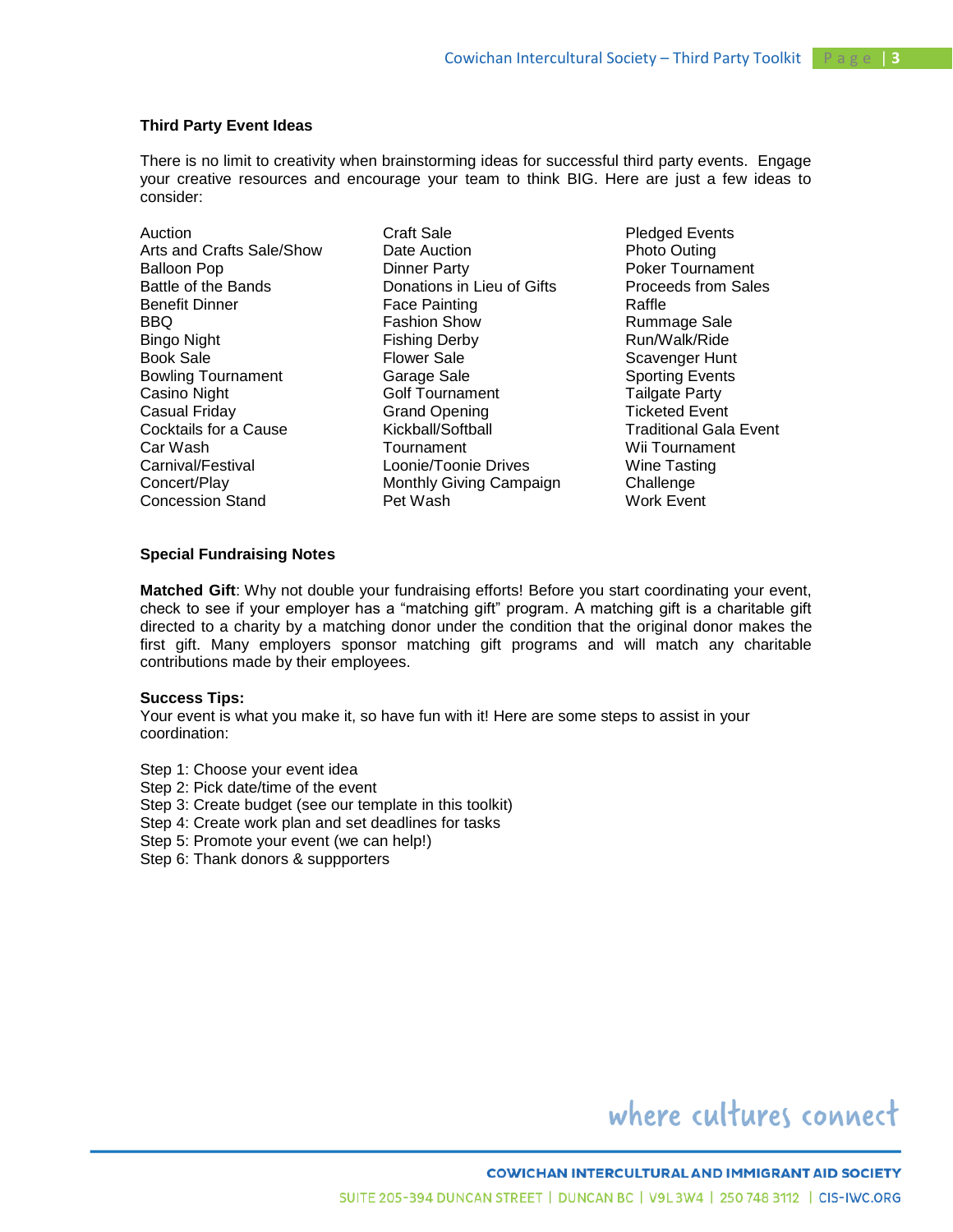### **Cowichan Intercultural Society Third-Party Event Information**

A third-party event is any fundraising activity developed by a non-affiliated group or individual where the Cowichan Intercultural Society has no financial responsibility and little-to-no staff involvement. Although we actively encourage third-party fundraising events, all such events must be approved the Cowichan Intercultural Society in advance.

This is an important safeguard to preserving the integrity of the Cowichan Intercultural Society name and our commitment to raise the funds necessary to fulfill our mission in a cost-efficient and effective manner. While we are happy to provide guidance for your event, we do not have the personnel to handle the organizational and administrative tasks associated with third-party events. Therefore, the event sponsor is responsible for all details of the event, including:

- Underwriting all of the related costs
- Recruiting volunteers to help out at the event
- Publicizing the event
- Selling event tickets and/or finding participants
- Working at the actual event

### **Guidelines**

- 1. Organizers must sign a third-party event contract and return it to the Cowichan Intercultural Society.
- 2. The event will be promoted in a manner to avoid statement or appearance of the Cowichan Intercultural Society endorsing any product, film, organization, individual, or service.
- 3. The Cowichan Intercultural Society will provide a logo and a written statement that indicates the Cowichan Intercultural Society is a recipient of a portion of the proceeds from the event.
- 4. All promotional materials must clearly state that the Cowichan Intercultural Society will be receiving a portion of the proceeds from the event.
- 5. The Cowichan Intercultural Society must approve all promotional materials, including but not limited to advertising, letters, brochures, flyers, and press releases prior to production or distribution.
- 6. Event organizers are responsible for obtaining all permits associated with the event, especially those for raffles and/or games of chance.
- 7. Event organizers are responsible for following postering policies for their institution/city. If there are any questions about this guideline, organizers are required to contact the Cowichan Intercultural Society.
- 8. Event organizers must obtain their own liability insurance to cover the event.
- 9. The Cowichan Intercultural Society is not financially liable for the promotion and/or staging of third-party events.
- 10. Net funds raised from the third party event must be submitted to the Cowichan Intercultural Society no later than 30 days after the event.

# where cultures connect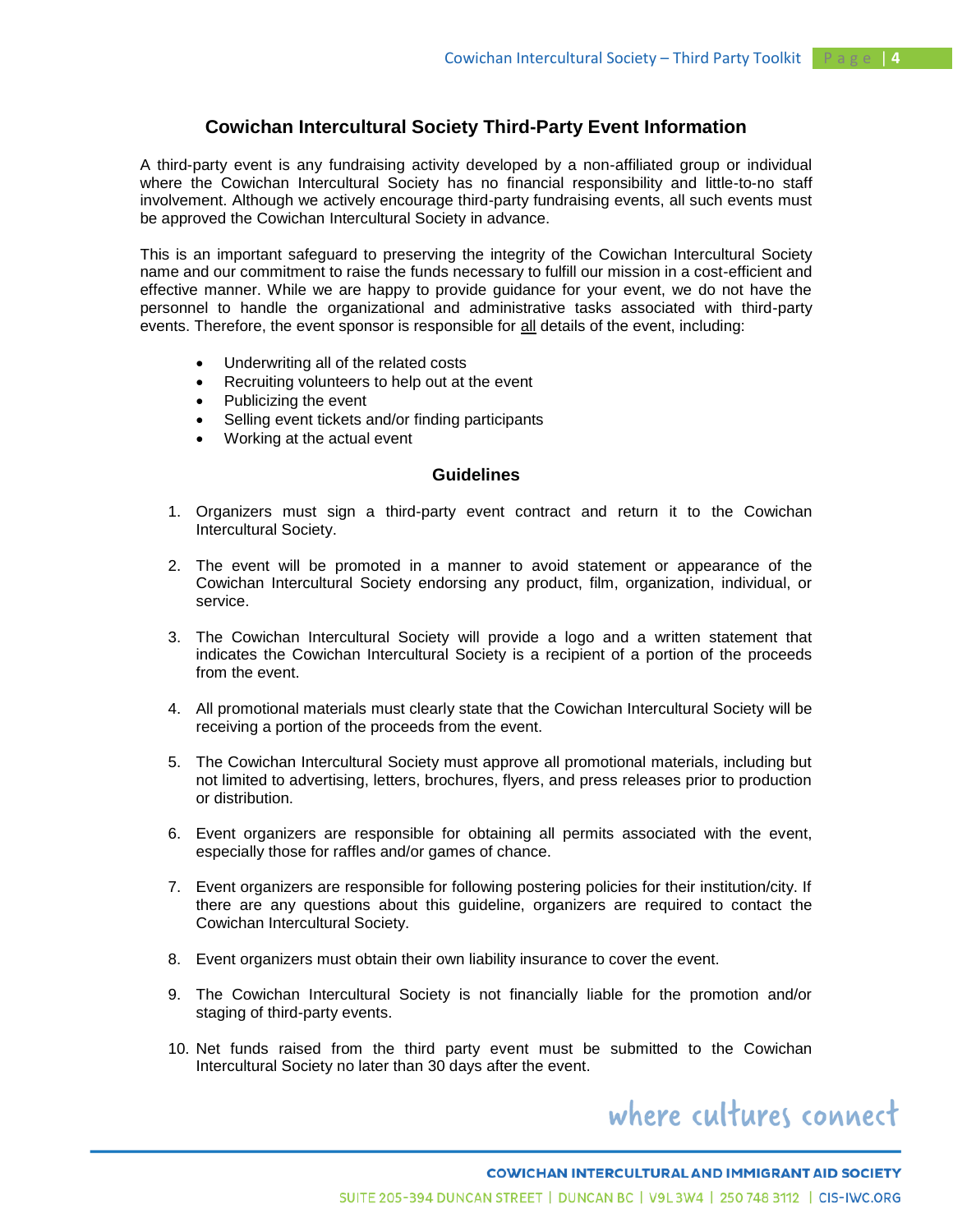### **Cowichan Intercultural Society Third-Party Event Information**

### **How the Cowichan Intercultural Society Can Help You**

- 1. We can provide you with accurate facts and statistics about immigrants and refugees in the Cowichan Valley and give you accurate information to distribute to local media and in other promotional materials.
- 2. We can provide you with a letter stating that proceeds from the event will go to the Cowichan Intercultural Society, and provide our charitable foundation registration number for event sponsors and donors.
- 3. Once you have completed the contract and submitted it to us, we can list your event on our website, listing dates, times, locations, and contact information for your event.
- 4. We can provide you with our logo to use (as approved) to let attendees know proceeds will be donated to the Cowichan Intercultural Society.
- 5. We can work with you and help you develop an effective marketing plan for your event to help ensure maximum attendance.
- 6. We can help you create your own fundraising page through Canada Helps online platform which will allow you to collect pledges online and the platform will auto-generate tax receipts.
- 7. Advertise your event on our website, in our newsletter, and on our Social Media platforms
- 8. Issue charitable tax receipts where applicable in accordance with CRA guidelines

### **How Can People Donate to Your Fundraiser?**

- Cash (you must issue receipts for all cash donations)
- Cheque (no receipts necessary)
- Canada Helps [www.canadahelps.ca](http://www.canadahelps.ca/) online donations can be made through this platform to CIS and tax receipts are automatically generated – credit cards accepted

### **Cowichan Intercultural Society Development Team**

Brian Siff, Development Coordinator, [brian@cis-iwc.org,](mailto:brian@cis-iwc.org) 250-748-3112 x213 First point of contact, general enquiries, marketing material assistance

Carolina Martino, Director of Operations, [carolina@cis-iwc.org,](mailto:carolina@cis-iwc.org) 250-748-3112 x212 Support for private sponsorship groups, financial information regarding tax receipts

Jennifer Yee Fairweather, Volunteer Coordinator, [jennifer@cis-iwc.org,](mailto:jennifer@cis-iwc.org) 250-748-3112 x209 Volunteer information and support, Intercultural Partnership coordinator

# where cultures connect

### **COWICHAN INTERCULTURAL AND IMMIGRANT AID SOCIETY** SUITE 205-394 DUNCAN STREET | DUNCAN BC | V9L 3W4 | 250 748 3112 | CIS-IWC.ORG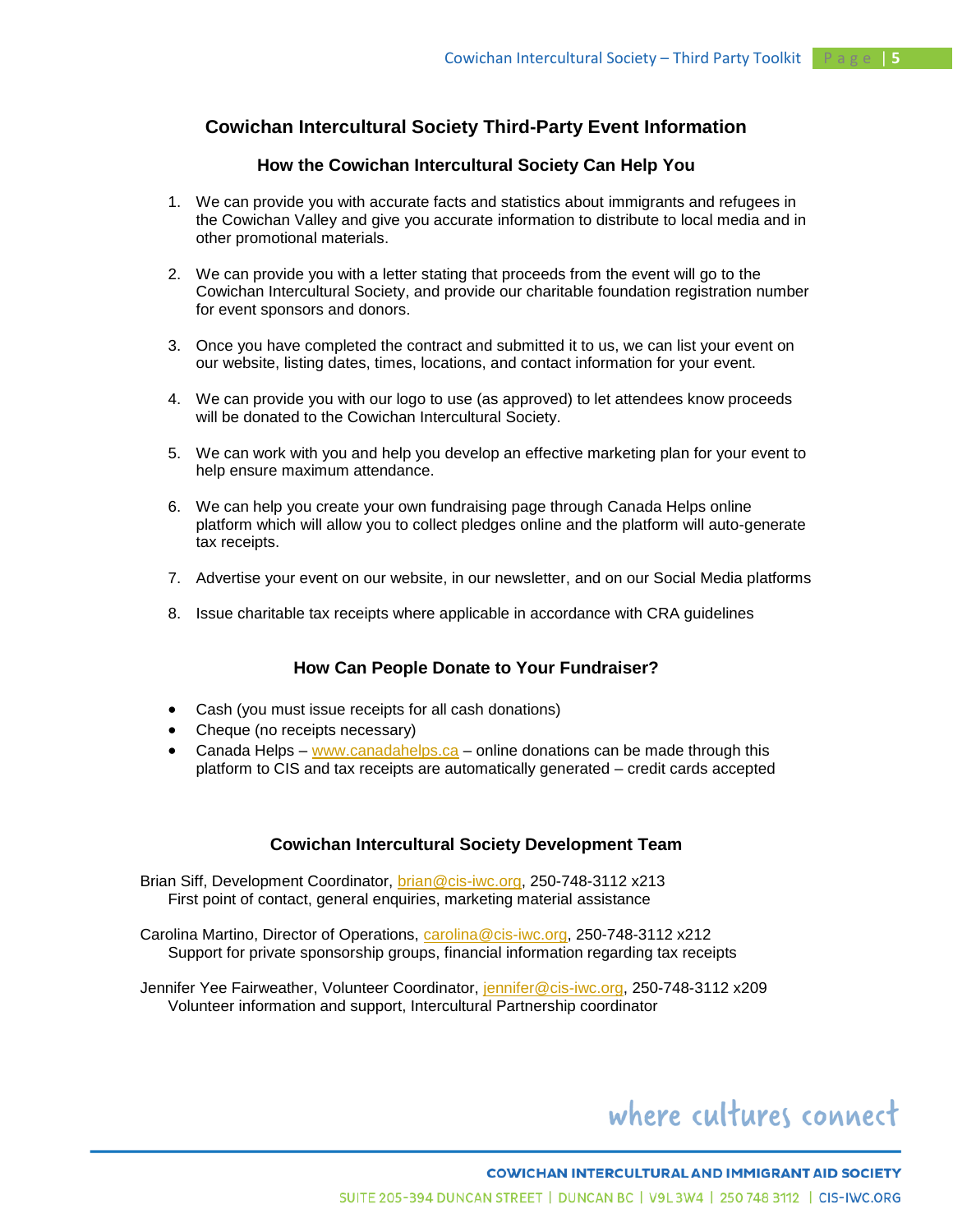# **Cowichan Intercultural Society Third-Party Event Budget Template**

| Name of organization/group/individual organizing event: _________________________ |                        |                        |
|-----------------------------------------------------------------------------------|------------------------|------------------------|
|                                                                                   |                        |                        |
|                                                                                   |                        |                        |
|                                                                                   |                        |                        |
|                                                                                   |                        |                        |
|                                                                                   |                        |                        |
|                                                                                   | <b>Proposed Budget</b> |                        |
| Possible sources of revenue:                                                      |                        |                        |
|                                                                                   |                        |                        |
|                                                                                   |                        |                        |
|                                                                                   |                        |                        |
|                                                                                   |                        |                        |
| Expected donated materials (Goods & Services)                                     |                        |                        |
|                                                                                   |                        |                        |
|                                                                                   |                        |                        |
|                                                                                   |                        |                        |
|                                                                                   |                        |                        |
|                                                                                   |                        |                        |
| <b>Expected Expenses:</b>                                                         |                        |                        |
|                                                                                   |                        |                        |
|                                                                                   |                        |                        |
|                                                                                   |                        |                        |
|                                                                                   |                        |                        |
|                                                                                   |                        |                        |
| Total Donation to the Cowichan Intercultural Society:                             |                        |                        |
|                                                                                   |                        |                        |
|                                                                                   |                        |                        |
| Please provide two references:                                                    |                        |                        |
|                                                                                   |                        |                        |
|                                                                                   |                        |                        |
|                                                                                   |                        |                        |
|                                                                                   |                        |                        |
|                                                                                   |                        |                        |
|                                                                                   |                        |                        |
|                                                                                   |                        |                        |
|                                                                                   |                        | where cultures connect |
|                                                                                   |                        |                        |